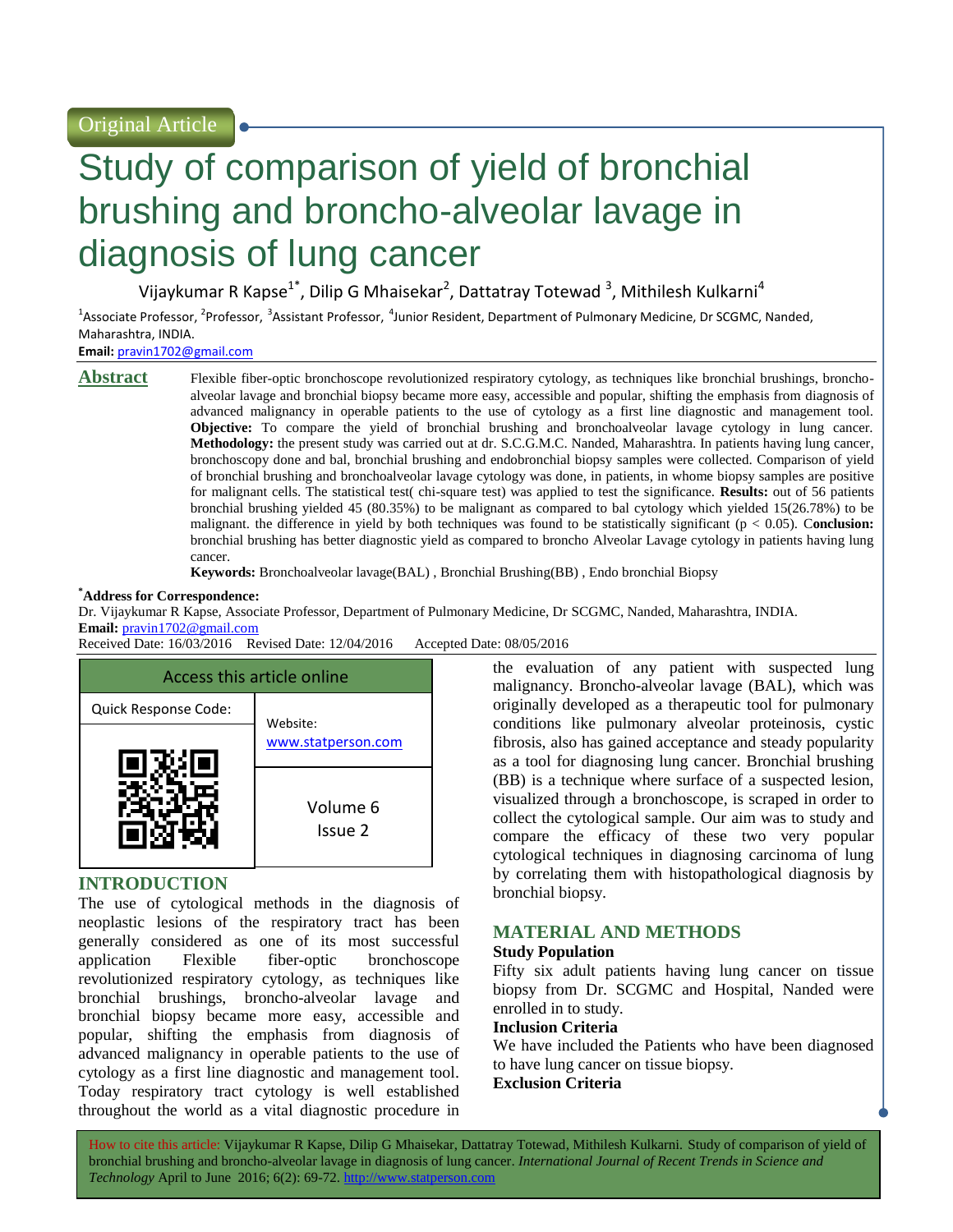We have excluded all the patients, whose tissue biopsy samples are negative for malignant cells.

### **METHODOLOGY**

After initial screening, and signing of informed consent form, patient were further evaluated. According to the study protocol, detailed clinical history regarding the onset and progress of the disease was taken. Symptoms studied in detail were cough, chest pain, fever, breathlessness, haemoptysis, change in voice, weight loss, anorexia, symptoms of superior vena cava obstruction, smoking habits, past history of the diabetes, hypertension, and tuberculosis. The general examination was carried out with special reference to, lymphadenopathy, clubbing, and hypertrophic pulmonary osteoarthropathy. After clinical examination, detailed examination of the respiratory system was carried out and all other systems were thoroughly examined. After all necessary investigations, preanaesthetic checkup and written, informed consent, patients were taken for bronchoscopy and during bronchoscopy BAL , Bronchial Brushing and Endo bronchial Biopsy samples were collected and sent for cytological examination accordingly. The Yield of Broncho alveolar lavage and Bronchial Brushing for diagnosis of Lung cancer in patients, in whom Endo bronchial biopsy (Gold Standard investigation) is positive for malignant cells, is compared using statistical tests. **Statistical Analysis**

Statistical test applied is Chi-square test for comparison of yield in diagnosis of lung cancer using BAL cytology and Bronchial Brushing.

# **RESULT**

This study was carried out in tertiary Government hospital with specialized pulmonary care unit, in 56 patients, who have been diagnosed to have lung cancer on tissue Biopsy.

|              |               | <b>Table 1:</b> Study Population – Age Distribution (n= 56) |     |                  |  |
|--------------|---------------|-------------------------------------------------------------|-----|------------------|--|
|              | Sr No.        |                                                             |     | <b>Malignant</b> |  |
|              |               | <b>Age Group</b>                                            | No. | ℅                |  |
|              | 1             | 13-30                                                       | 0   | ი                |  |
|              | $\mathcal{P}$ | 31-50                                                       | 13  | 23.21            |  |
|              | 3             | 51-70                                                       | 39  | 69.64            |  |
|              | 4             | 71-90                                                       | 4   | 7.14             |  |
| <b>Total</b> |               |                                                             | 56  | 100.0            |  |

Majority of patients with lung cancer, 39 (69.64%) in this study were in 51-70 age group. Mean age of patients having lung cancer was 56.73.Youngest patient diagnosed malignant was 35 years age group and oldest one was 75 years age group.

| <b>Table 2:</b> Smoking status amongst the patients $[n (n1+n2) = 56]$ |    |                |             |     |  |
|------------------------------------------------------------------------|----|----------------|-------------|-----|--|
|                                                                        |    |                |             |     |  |
| <b>Pattern</b>                                                         |    | M ( $n_1$ =49) | $F(n, = 7)$ |     |  |
|                                                                        | n  | ℅              | n           | ℅   |  |
| Smoker                                                                 | 48 | 97.96          |             |     |  |
| Nonsmoker                                                              | 1  | 2.04           |             | 100 |  |
| <b>Total</b>                                                           | 49 | 100            |             | 100 |  |
|                                                                        |    |                |             |     |  |

Out of all patients of lung malignancy, 48 (97.96%) of Male patients were smoker and no female which was diagnosed to have lung cancer were smoker. It was also found that higher the smoking index greater the chances of malignancy

| <b>Signs and Symptoms</b> | Malignant (n=56) |       |  |
|---------------------------|------------------|-------|--|
|                           | n                | ℅     |  |
| Cough with expectoration  | 51               | 91.07 |  |
| Chest pain                | 40               | 71.43 |  |
| Fever                     | 31               | 55.36 |  |
| <b>Breathlessness</b>     | 37               | 66.07 |  |
| Haemoptysis               | 20               | 35.71 |  |
| Clubbing                  | 18               | 32.14 |  |
| Change of voice           | 13               | 23.21 |  |
| Lymphadenopathy           | ٩                | 16.07 |  |

Each of the patients had 2 or more symptoms and/or signs. Majority of patients (51 out of 56) 91.07% with lung malignancy in our study had cough as most common symptom. Other common symptoms in malignant cases were chest pain [40 (71.43%)], breathlessness [37 (66.07%)], fever [31 (55.36%)], haemoptysis [20 (35.71%), change of voice  $[13(23.21)]$  and lymphadenopathy  $[9(16.07\%)]$  patients.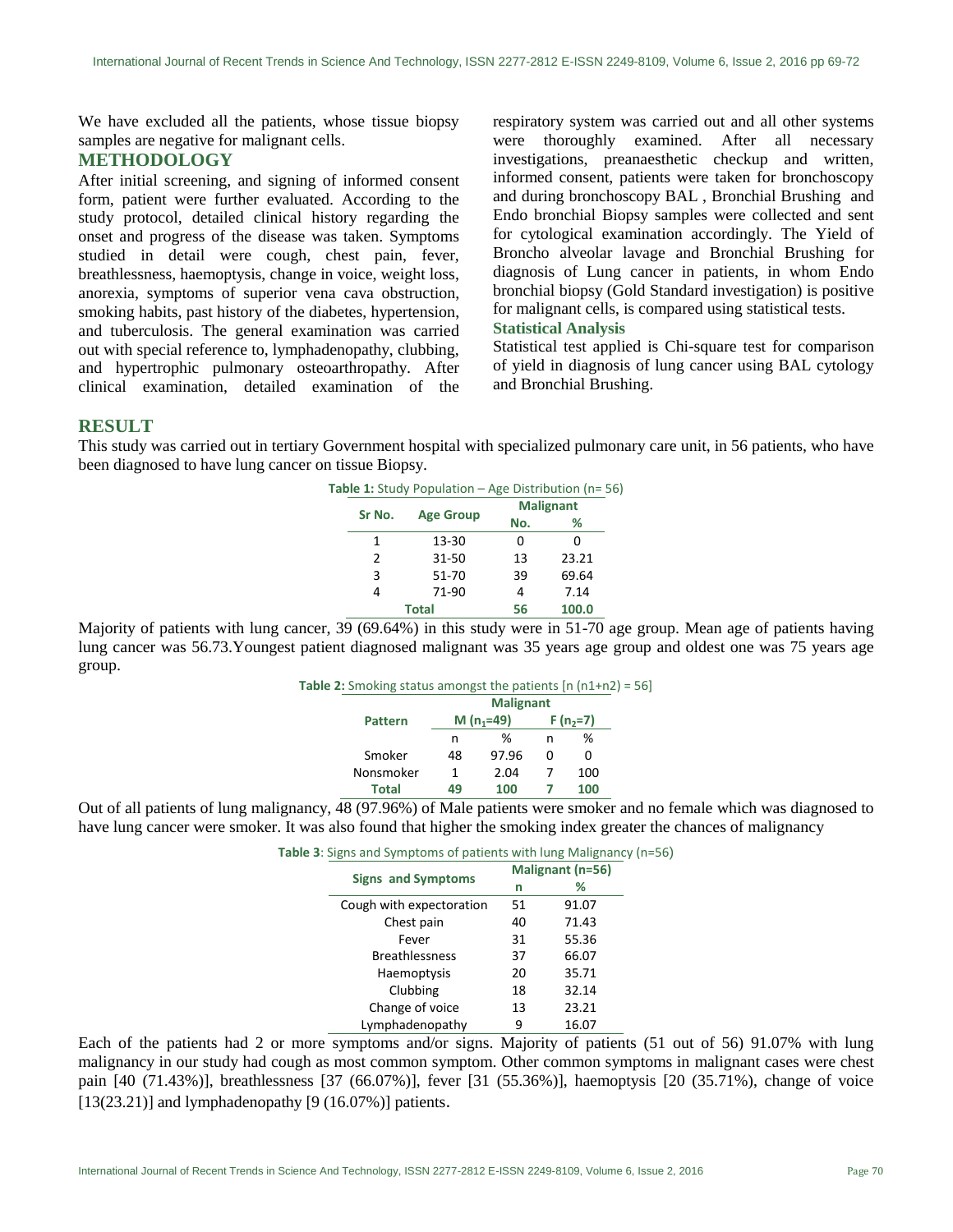| Table 4: Yield of bronchoalveolar lavage in the cases of lung cancer (n = 56) |  |  |  |
|-------------------------------------------------------------------------------|--|--|--|
|-------------------------------------------------------------------------------|--|--|--|

| <b>Abnormal Cells on BAL</b> | n  | %     |
|------------------------------|----|-------|
| Yes                          | 15 | 26.78 |
| No                           | 41 | 73.21 |
| Total                        | 56 | 100   |

In our study 15 (26.78%) patients of lung cancer had abnormal (malignant) cells in Bronchoalveolar Lavage.

| <b>Table 5:</b> Yield of Bronchial Brushing in the cases of lung cancer ( $n = 56$ ) |    |       |  |  |
|--------------------------------------------------------------------------------------|----|-------|--|--|
| <b>Abnormal Cells on Bronchial Brushing</b>                                          | n  | ℅     |  |  |
| Yes                                                                                  | 45 | 80.35 |  |  |
| No                                                                                   | 11 | 19.65 |  |  |
| Total                                                                                | 56 | 100   |  |  |

In our study 45 (26.78%) patients of lung cancer had abnormal (malignant) cells in Bronchial Brushing.

| <b>Table 6:</b> Comparision of Yield of Bronchial Brushing and BAL in diagnosis of lung |  |
|-----------------------------------------------------------------------------------------|--|
|-----------------------------------------------------------------------------------------|--|

|                           |                                               |       | Cancer in present study                       |       |        |                                 |  |
|---------------------------|-----------------------------------------------|-------|-----------------------------------------------|-------|--------|---------------------------------|--|
| <b>Method</b>             | <b>Positive for</b><br><b>Malignant Cells</b> |       | <b>Negative for</b><br><b>Malignant Cells</b> |       | Total  | <b>Statistical Significance</b> |  |
|                           | No.                                           | %     | No.                                           | ℅     | 56     | $X^2 = 25.25$                   |  |
| <b>Bronchial Brushing</b> | 45                                            | 80.35 | 11                                            | 19.65 | (100%) | p value=0.000000503             |  |
| Bronchoalveolar lavage    | 15                                            | 26.78 | 41                                            | 73.21 |        | p value $< 0.005$               |  |

The Difference in Yield of Bronchial Brushing and Bronchoalveolar lavage fluid for diagnosis of lung cancer is statistically highly significant , with yield of Bronchial Brushing is much better as compared to yield of BAL .( p value < 0.005)

# **DISCUSSION**

Bronchoscopy is one of the gold standard investigations in lung diseases. Tracheobronchial tree is directly visualized by Bronchoscopy. Era of Bronchoscopy has changed from Rigid Bronchoscopy to Flexible Bronchoscopy This has opened new horizons for lung diseases. In this era there is increase in various lung diseases as the result of increase in environmental pollution and smoking. Due to increase in the life expectancy and increase in smoking pattern, 10-20% of patient's presents as non-resolving consolidation, increasing trends of lung cancer is observed. With the advent of flexible fiber-optic bronchoscope, respiratory cytology took a new turn as samples like Bronchial Brushing, broncho-alveolar lavage and trans-bronchial needle aspirations could be collected from the respiratory tract, yielding significant amount of cytological material.<sup>1</sup> With this, the emphasis shifted from diagnosis of malignancy in operable patients and confirmation of metastases, to the use of cytology as a first line diagnostic procedure on which crucial management decisions could be based.<sup>1,2</sup>

#### *Age and gender distribution*

Majority of patients with lung cancer, 39 (69.64%) in this study were in 51-70 age group. Mean age of patients having lung cancer was 56.73.Youngest patient diagnosed malignant was 35 years age group and oldest one was 75 years age group. Out of total patients of lung cancer , majority patients were males (87.50%).

**Rajah et al.**  $(2012)^3$  studied bronchoscopy in cases of lung cancer and reported that mean age of males was 65.9 years and that of females was 64 years. Most patients were males (59.3%). This is similar to our observations.

# *Smoking Habits*

Among malignant lesions, 97.96% males were smokers.. Incidence of lung malignancy increases as number of years of smoking and smoking index increases. Higher rate of smoking was strongly associated with lung cancer (80% cases) in a study by *Manikam TG*. 4

#### *Clinical Presentation*

Majority of patients (51 Out of 56) 91.07 % with lung cancer in our study had cough as most common symptom. Among other symptoms, 40 (71.43%) patients had chest pain, breathlessness in 37(66.07 %), fever in 31 (56.36%) patients, haemoptysis in 20 (35.71%) patients, clubbing in 18 (32.14%), change in voice in 13 (23.21%) and lymphadenopathy in 9 (16.07%).

**Jindal and Behera**<sup>5</sup> study in 1990 reported cough (88%) as most common symptom in patients with lung cancer. Symptoms with lesser frequency than cough as reported were haemoptysis (69.2%), chest pain (52.6%) and change of voice (29.2%).

*Rawat et al.* <sup>[6]</sup> also reported same presentations with lung malignancy patients having cough (72.90%) as most common symptom followed fever in 58.92%, haemoptysis in 38%, breathlessness in 50.9% and hoarseness of voice in 18%.

*Bronchoalveolar Lavage VS Bronchial Brushing*